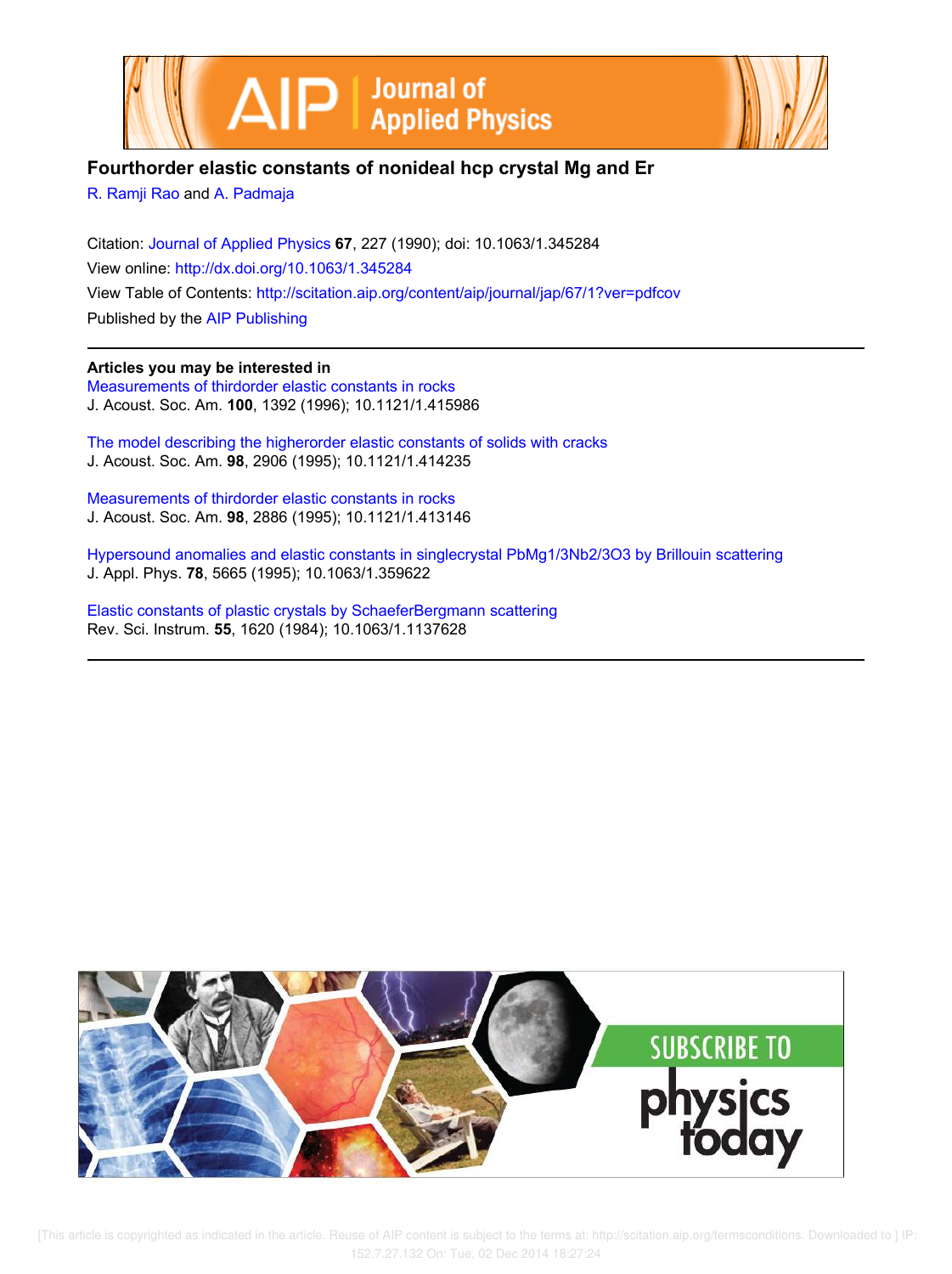## Fourth-order elastic constants of nonideal hcp crystal Mg and Er

R. Ramji Rao and A. Padmaja

*Department of Physics, Indian Institute of Technology, Madras-600 036, India* 

(Received 25 July 1989; accepted for publication 19 September 1989)

The expressions for the 19 fourth-order elastic constants of an hcp crystal with nonideal axial ratio have been derived with interactions extending up to second neighbors and using sublattice displacements to the second degree in strains, These formulas have been used to evaluate the fourth-order elastic constants of magnesium and erbium, The results reveal higher-order elastic anisotropy in erbium. The second pressure derivatives of the effective second-order elastic constants of magnesium and erbium have been obtained using their fourth-order elastic constants and are positive. The magnitudes of the second pressure derivatives of  $C_{12}^1$ ,  $C_{33}^1$ , and  $C_{11}^1$  in magnesium and that of  $C_{12}^1$  in erbium are extremely large, lending support to the phase changes that occur in these metals when subjected to hydrostatic pressure.

#### I. INTRODUCTiON

Higher-order elastic constants provide insight into the anharmonic nature of the solid. The anharmonic parameters of the crystal potential can be evaluated from a knowledge of third- and fourth-order elastic constants (TOEC and FORC) of the crystal. The first pressure derivatives of the effective second-order elastic constants (SOEC) of a crystal are expressible in terms of its natural SOEC and TOEC. The second pressure derivatives of a solid can be obtained from a knowledge of its natural SOEC, TOEC, and FOEC, In the hexagonal system, the classes 622, 6mm, 6m2, and 622/ mmm have 19 independent FOEC, In this paper, the expressions for the 19 FOEC of a hexagonal crystal with nonideal axial ratio have been derived using the method of homogeneous deformation, These expressions have been used to obtain the FOEC of hexagonal metals Mg and Er. Using the finite strain theory of Murnaghan,<sup>1</sup> expressions for the second pressure derivatives of the effective SOEC of a hexagonal solid had been derived by Ramji Rao and Padmaja<sup>2</sup> in terms of its natural SORC, TORC, and FOEC. These expressions have been utilized in this paper to obtain the second pressure derivatives of Mg and Er,

### II. FOEC OF A NONIDEAL HEXAGONAL CRYSTAL

Interactions up to second neighbors are considered in the present work, The potential energy per unit cell is

$$
\Phi = \sum_{I=1}^{6} \Phi[R(I)] + \sum_{J=1}^{6} \Phi[R(J)].
$$
 (1)

Here I atoms are the six nearest neighbors of the same type in the basal plane, and the  $J$  atoms are the six nonequivalent atoms which are the out of plane neighbors. In a homogeneously deformed lattice, the components of the interatomic vectors are given by

$$
R_i'(I) = R_i(I) + \sum_j \epsilon_{ij} R_j(I), \qquad (2)
$$

$$
R'_{i}(J) = R_{i}(J) + \sum_{j} \epsilon_{ij} R_{j}(J) + W_{i}.
$$
 (3)

Here  $\epsilon_{ij}$  are the deformation parameters. In the case of J atoms,  $W_i$  refers to the components of the internal displacement of the lattice of particles of type  $J$  relative to the lattice

of particles of type 1. The potential energy is expanded in powers of the changes in the squares of the vector distances

$$
\overline{R}(I) \text{ and } \overline{R}(J) \text{ [i.e., } \Delta R^2(K), \text{ where } K = I, J: \\
\Phi = \Phi_0 + k_2 \Big( \sum_I (\Delta R^2(I))^2 + \sum_J (\Delta R^2(J))^2 \Big) \\
+ k_3 \Big( \sum_J [\Delta R^2(I)]^3 + \sum_J [\Delta R^2(J)]^3 \Big) \\
+ k_4 \Big( \sum_I (\Delta R^2(I))^4 + \sum_J [\Delta R^2(J)]^4 \Big). \tag{4}
$$

Here  $k_2$  is the harmonic parameter, and  $k_3$  and  $k_4$  are the third- and fourth-order anharmonic parameters, respectively:

$$
k_2 = \frac{1}{2} \left( \frac{\partial^2 \Phi(r)}{\partial (r^2)^2} \right)_{\text{equilibrium}},
$$
\n(5)

$$
k_3 = \frac{1}{6} \left( \frac{\partial^3 \Phi(r)}{\partial (r^2)^3} \right)_{\text{equilibrium}},
$$
 (6)

$$
k_4 = \frac{1}{24} \left( \frac{\partial^4 \Phi(R)}{\partial (r^2)^4} \right)_{\text{equilibrium}}.
$$
 (7)

The term  $\left[\partial \Phi(r) \partial(r^2)\right]_{\text{equilibrium}}$  is zero as the derivatives are taken in the equilibrium configuration.

A central potential of the type

$$
\Phi = -\frac{a}{r^m} + \frac{b}{r^n} \tag{8}
$$

is used. The values of  $k_2$ ,  $k_3$ , and  $k_4$  with this potential are given by

$$
k_2 = \frac{1}{4} \frac{\eta M}{D^2},\tag{9}
$$

$$
k_3 = -\frac{k_2}{6D^2} (m+n+6), \tag{10}
$$

$$
k_4 = \frac{k_2}{48D^4} [(m+n)(m+n+12) - mn + 44],
$$
\n(11)

$$
\eta = \frac{nb(n-m)}{2MD^{n+2}}.
$$
\n(12)

 $M$  is the mass of the atom, and  $D$  is the nearest-neighbor distance in the basal plane,

227 J. Appl. Phys. 67 (1), 1 January 1990 0021-8979/90/010227-03\$03.00 @ 1989 American Institute of Physics 227

 <sup>[</sup>This article is copyrighted as indicated in the article. Reuse of AIP content is subject to the terms at: http://scitation.aip.org/termsconditions. Downloaded to ] IP: 152.7.27.27.132 On: Tue, 152.7.14.27.14.27.14.28.14.28.28.28.28.28.28.28.27.13.27.13.27.14.14.14.14.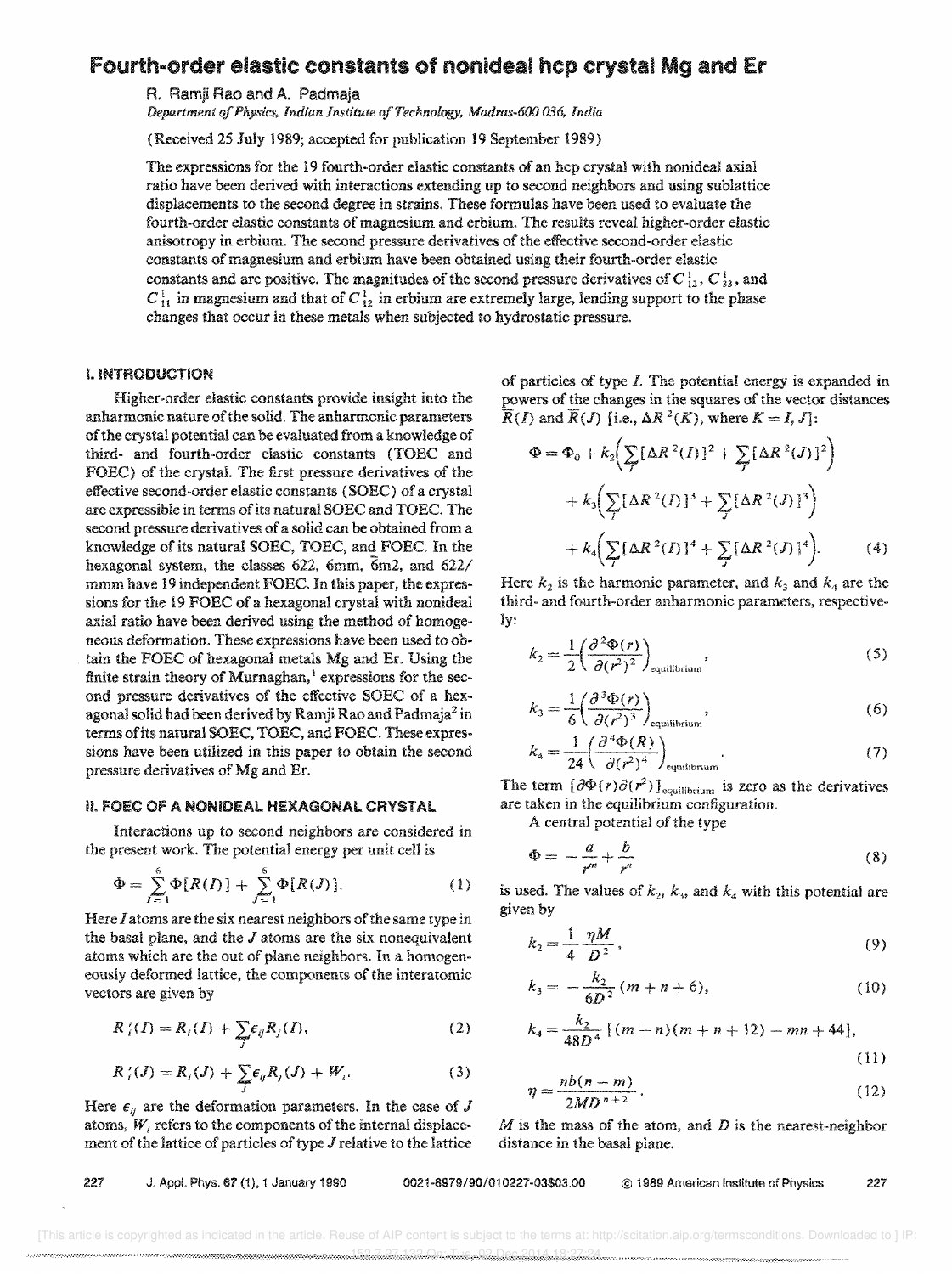Using Eqs. (2) and (3), one obtains

$$
\Delta R^{2}(K) = 2 \sum_{ij} \eta_{ij} R_{i}(K) R_{j}(K) + 2 \sum_{i} R_{i}(K) \overline{W}_{i}
$$

$$
+ \sum_{i} \overline{W}_{i}^{2} - 2 \sum_{ij} \overline{W}_{i} \overline{W}_{j} \eta_{ij}.
$$
 (13)

 $\eta_{ij}$  is the Lagrangian strain given by

$$
\eta_{ij} = \frac{1}{2} \Big( \epsilon_{ij} + \epsilon_{ij} + \sum_{k} \epsilon_{ki} \epsilon_{kj} \Big)
$$
 (14)

and

$$
\widetilde{W}_i = W_i + \sum_j \epsilon_{ij} W_j. \tag{15}
$$

For  $K = I$ ,  $\widetilde{W}$  is equal to zero. The powers of  $\Delta R^2(K)$  are obtained from Eq. (13) and are substituted into Eq. (4). Retaining only terms up to fourth degree in the strain, one obtains expressions for the strain energy per unit volume of the unstrained lattice.

Ramanand, Murthy, and  $Rao<sup>3</sup>$  had shown that, in order to evaluate the FOEC of an hcp lattice, it is enough to obtain sub lattice displacement up to second degeree in strain. The internal displacement  $\overline{W}_i$  can be obtained in terms of the Lagrangian strains by minimizing the strain energy with respect to  $\widetilde{W}_i$ . One gets the following expressions for  $\widetilde{W}_i$ :

$$
\overline{W}_x = \frac{-D}{2\sqrt{3}} (\eta_{yy} - \eta_{xx}) + \frac{D}{2\sqrt{3}} (\eta_{yy}^2 - \eta_{xx}^2)
$$

$$
+ \frac{\sqrt{3}p^2 D}{4} \eta_{zz} (\eta_{yy} - \eta_{xx}), \qquad (16)
$$

$$
\overline{W}_y = -\frac{D}{\sqrt{3}} \eta_{xy} + \frac{D}{\sqrt{3}} \eta_{xy} (\eta_{yy} + \eta_{xx})
$$

$$
+ \frac{\sqrt{3}}{2} p^2 D \eta_{xy} \eta_{zz}, \qquad (17)
$$

$$
\overline{W}_z = 0. \tag{18}
$$

Substituting for  $\overline{W}$ , in the expression for the strain energy per unit volume of the underformed state and comparing the resulting expression with that for the elastic energy density,

$$
U = \frac{1}{2} \sum_{ijkl} C_{ijkl} \eta_{ij} \eta_{kl} + \frac{1}{6} \sum_{ijklmn} C_{ijklmn} \eta_{ij} \eta_{kl} \eta_{mn}
$$

$$
+ \frac{1}{24} \sum_{ijklmnop} C_{ijklmnop} \eta_{ij} \eta_{kl} \eta_{mn} \eta_{op} + \cdots. \qquad (19)
$$

One gets the following expressions for the FOEC of the nonideal hcp lattice:

$$
C_{1111} = 8780A + 8B - (143/3)C, \tag{20}
$$

$$
C_{1112} = 2948A + (23/3)C, \tag{21}
$$

$$
C_{1113} = 48p^2A + 6p^2B - 24p^2C, \qquad (22)
$$

$$
C_{1122} = 1004A - (8/3)B + 11C, \tag{23}
$$

$$
C_{1123} = 48p^2A - 2p^2B + 12p^2C, \qquad (24)
$$

$$
C_{1133} = 72p^4A + 3p^4B - 6p^4C, \tag{25}
$$

$$
C_{1144} = 48p^2A - 2p^2B,
$$
 (26)

$$
C_{1155} = 48p^2A + 6p^2B,
$$
 (27)

 $C_{1166} = 2922A + (4/3)B + (25/9)C$  $72p^4A = 3p^4B + 6p^4C$ (28)

 $(20)$ 

 $\lambda$ 

$$
C_{1233} = 72p \text{ A} - 3p \text{ B} + \text{v}p \text{ C}, \qquad (27)
$$
\n
$$
C = 48n^2 \text{ A} - 3n^2 \text{ B} \qquad (30)
$$

$$
C_{1244} = 43p A - 2p B, \t(30)
$$

$$
C_{1255} = 48p^2A - 2p^2B,
$$
\n(31)

$$
C_{1333} = 100p \, A,\tag{32}
$$
\n
$$
C = 72e^{4} \, A - 2e^{4} \, B
$$
\n
$$
(33)
$$

$$
C_{1344} = 72p^4A - 3p^4B,
$$
\n(33)

$$
C_{1355} = 72p^4A + 3p^4B,
$$
\n(34)

$$
C_{2223} = 48p^2A + 6p^2B - 12p^2C,
$$
\n(35)

$$
C_{3333} = 162p^8A,
$$
 (36)

$$
C_{3344} = 108p^6A,\tag{37}
$$

$$
C_{4444} = 108p^4 A. \tag{38}
$$

The expressions for TOEC and SOEC derived with the present potential are also given here:

$$
C_{111} = (494/3)B + 4C, \t\t(39)
$$

$$
C_{112} = (170/3)B - (4/3)C, \tag{40}
$$

$$
C_{113} = 4p^2B + 2p^2C,
$$
 (41)

$$
C_{123} = 4p^2B - 2p^2C,
$$
 (42)

$$
C_{133} = C_{344} = 6p^4B,\tag{43}
$$

$$
C_{144} = C_{155} = 4p^2B,
$$
 (44)

$$
C_{222} = (602/3)B + 4C, \tag{45}
$$

$$
C_{333} = 9p^6B,\tag{46}
$$

$$
C_{11} = (110/3)C,
$$
\n
$$
C_{11} = (44/3)C
$$
\n(48)

$$
C_{12} = (44/3)C, \t(48)
$$

$$
C_{13} = C_{44} = 4p^2C,
$$
 (49)

$$
C_{33} = 6p^4C,\tag{50}
$$

$$
C_{66} = 12C,\tag{51}
$$

$$
A = \frac{k_4 D^5}{9\sqrt{3}p}, \quad B = \frac{k_3 D^3}{\sqrt{3}p}, \quad C = \frac{k_2 D}{\sqrt{3}p}.
$$
 (52)

#### **III. RESULTS AND DISCUSSION**

The value of  $k_2$  is necessary to calculate the FOEC of the crystal. The experimental SOEC  $C_{11}$  and  $C_{33}$  have been used to obtain an average value of  $k_2$  in both Mg<sup>4</sup> and Er.<sup>5</sup> The *m* and *n* values have been so chosen to give a satisfactory agreement to the experimental TOEC of Mg measured by Naimon,<sup>6</sup> and these are  $m = 4$  and  $n = 7$ . The first pressure derivatives of Er were measured by Fisher, Manghnani, and Kikuta.<sup>5</sup> Jiles and Palmer<sup>7</sup> also determined the TOEC and first pressure derivatives of Er. However, there is large discrepancy between the values of Fisher and co-workers<sup>5</sup> and those of Jiles and Palmer.<sup>7</sup> The reference to the theoretical TOEC given in the paper of Jiles and Palmer<sup>7</sup> is incorrect. The theoretical values quoted in Ref. 7 are those obtained by Ramji Rao<sup>8</sup> for Er using central force model for an ideal hep crystal. In particular, the experimental values of  $C_{222}$ ,  $C_{333}$ , and C<sub>123</sub> seem to be defective. Based on Keating's approach,<sup>9</sup> Ramji Rao and Menon<sup>10</sup> obtained the TOEC of Er using the pressure derivatives of Fisher and co-workers,<sup>5</sup> and these are used in the present work. The values of the 19 FOEC of Mg and Er are presented in Table I.  $C_{1111}$  and  $C_{3333}$  have the

228 J. Appl. Phys., Vol. 67, No.1, 1 January 1990 R. Ramji Rao and A. Padmaja *22B*